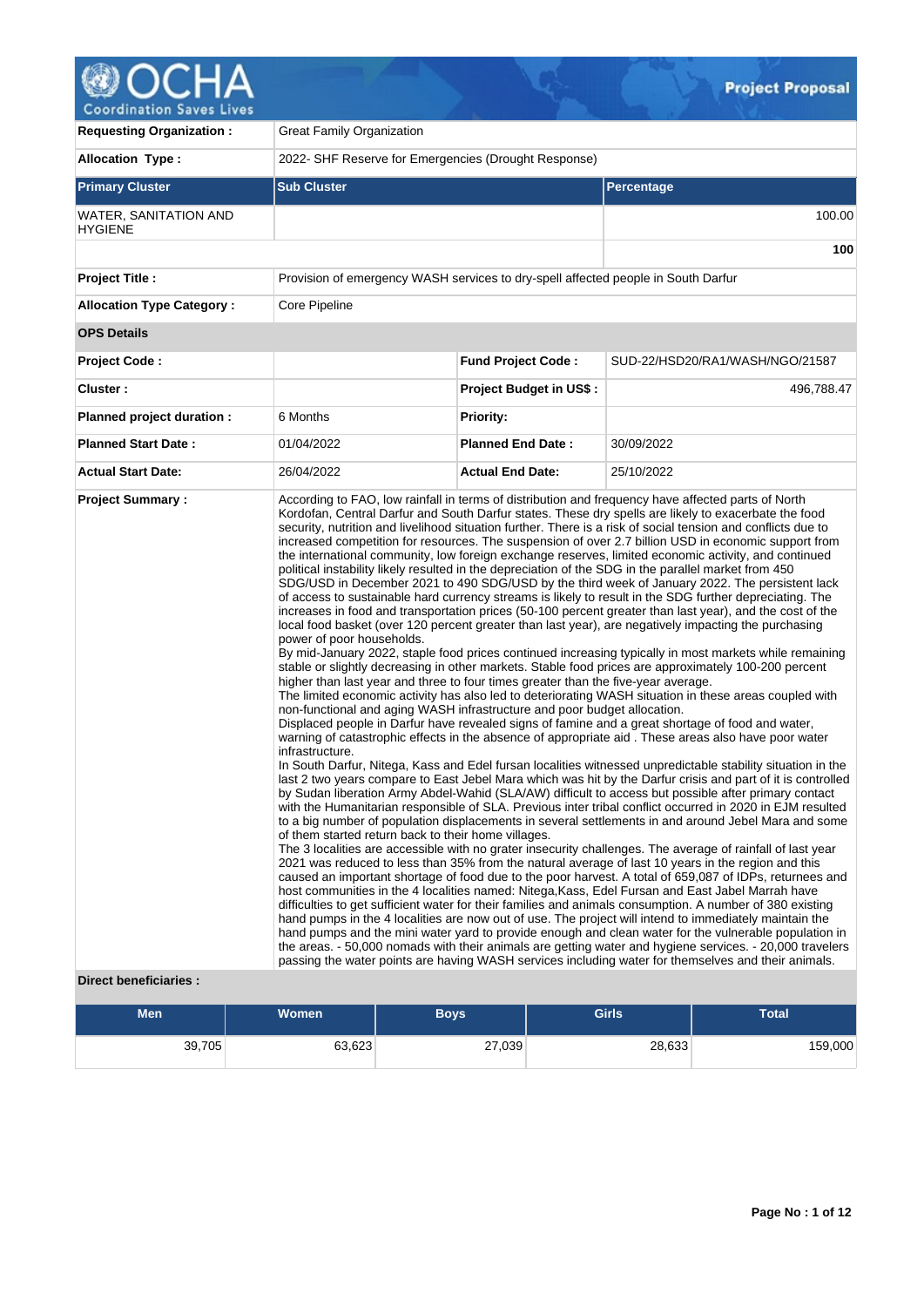#### **Other Beneficiaries :**

| Beneficiary name            | <b>Men</b> | Women  | <b>Boys</b> | <b>Girls</b> | <b>Total</b> |
|-----------------------------|------------|--------|-------------|--------------|--------------|
| Internally Displaced People | 15.840     | 25,440 | 10.812      | 11.448       | 63,540       |
| Returnees                   | 10.773     | 17.236 | 7.325       | 7.758        | 43,092       |
| <b>Host Communities</b>     | 13.092     | 20,947 | 8,902       | 9.427        | 52,368       |

## **Indirect Beneficiaries :**

- 10,000 household Nomads (50,000) will benefit from the water including their animals.

- around 20,000 person on travel will have access to water points.

#### **Catchment Population:**

# **Link with allocation strategy :**

The response will cover both IDPs, returnees and host community populations. Assistance will be provided on the basis of need as identified during the assessments. Specific interventions will not focus on the parties receiving the services but will only deliver services to the people most in need using the established mechanisms that do not discriminate based on affiliation to the conflict.

All the community members and government line ministries should closely work together and implement the project adhering to the humanitarian principles. Well-coordinated and joint operational and strategic efforts should be launched to make the participation and contribution of the communities effective in the course of the implementation. The well-established positive cooperation and strong relationships that have already been established between the partners, the communities and the government offices and SLA will be a fertile ground for effective coordination of the implementation.

• Using field experience to advocate for the systematic inclusion of civil society in peaceful coexistence

• Using field experience to scrutinize humanitarian policies with respect to vulnerable community dignity and right

• Working with the UN and INGO colleagues to promote adherence to humanitarian principles by all sides of the conflict and to improve the understanding amongst deferent parties of the role of INGOs

Partners should establish an accountability system to receive targeted communities' feedback and complaints to improve its program planning and delivery in current operational areas. Volunteer committees (Village Committees, CPHCs, MSGs and others) as well as community leaders can be trained on monitoring and feedback mechanisms and be involved in the response monitoring. Other approaches should be considered such as toll-free hotline numbers, Rapid Focus Group Feedback meetings, complaints boxes in the PHCC facilities and joint field visits by all stakeholders to meet individuals and groups. Signboards in each settlement and at facilities will be displayed to provide information on entitlements, key project activities and appeal systems to women, men, boys and girls. - In all the project materials, SHF visibility of different size will be clearly put

#### **Sub-Grants to Implementing Partners :**

| <b>Partner Name</b> | <b>Partner Type</b> | <b>Budget in US\$</b> |
|---------------------|---------------------|-----------------------|
|                     |                     |                       |

**Other funding secured for the same project (to date) :**

| <b>Other Funding Source</b> | <b>Other Funding Amount</b> |
|-----------------------------|-----------------------------|
|                             |                             |

#### **Organization focal point :**

| <b>Name</b>           | <b>Title</b>    | <b>Email</b>                   | <b>Phone</b>  |
|-----------------------|-----------------|--------------------------------|---------------|
| Mohammed Eltahir Asil | Program Manager | gfamily.organization@gmail.com | +249911363097 |
| Jamal Hamad El Nieel  | Finance Manager | jhamad57@yahoo.com             | +249123883084 |
| <b>BACKGROUND</b>     |                 |                                |               |

**1. Humanitarian context analysis**

#### **2. Needs assessment**

The following WASH needs of the 4 localities mentioned underneath are as a result of different information carried out and shared in multisectors meetings and also participation of GFO in the process.

1. WFP is currently carrying out a Food Security Monitoring System (FSMS) & Comprehensive Food Security Assessment (CFSA) in South Darfur.

2. Relied on World Vision Multi-sector Needs Assessment for South Darfur and East Darfur States (December 2021).

3. WES survey report November 2021 in South Darfur.

4. Inter-Agency Rapid Assessment Mission to Derbat and Leiba of East Jebel Marra Locality (2-4 March 2021)

All these information resulted to the following needs by locality:

1- Kass locality total population is 43,000 individual has one of largest IDPs camp is south Darfur Also International NGOS are continuously peroxiding WASH services in those camps but still the gaps is existing due to lack of funding and NGOs capacity. This situation created critical gaps in provision of water services, out of 500 hand pumps, only 343 are functioning (WES survey report November 2021) .157 nonfunctioning hand pumps should rehabilitated and upgrade of 2 hand pumps of mini water yard driven by solar system and water tanks of 50 barrels be installed.

2- Nitaga locality has total population of 33,000 individual 90% are facing scarcity in potable drinking water because of the drought and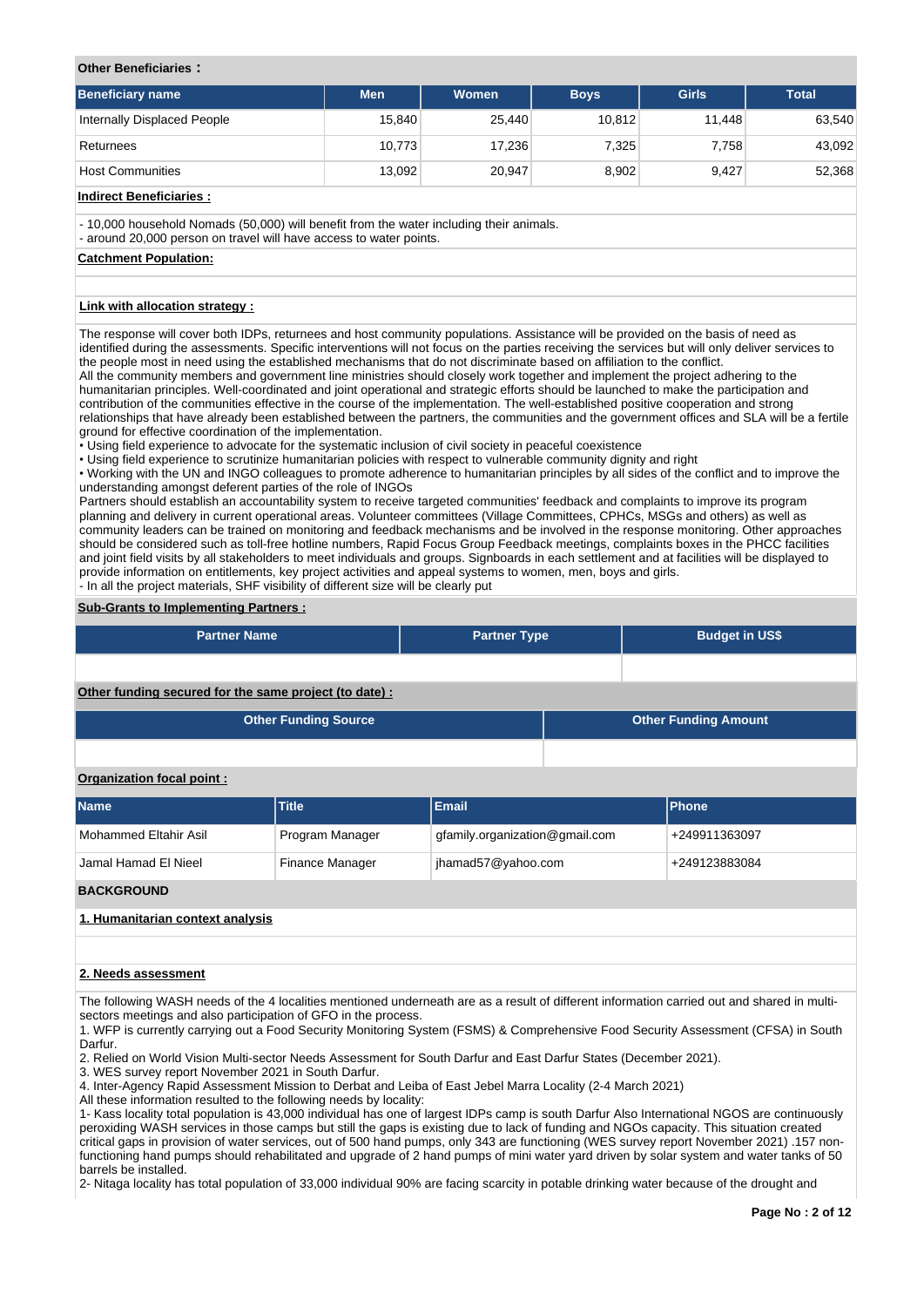shortage of the rain in the locality in addition to weak existing WASH services which lead to non functioning of the water facilities and force people to drink water from unprotected water supply. Through RfE/SHF the project will rehabilitate 47 hand pumps and upgrade 2 hand pumps to mini water yards driven by solar pumps and water tanks of 50 barrels.

3- Edel Fursan locality has 48,000 persons all those people are affected by annual fire incident, floods and communal conflict in the locality lead to destroy of the weak existing Water supply system beside the drought spell in the North part of the locality , the project is planning to address the huge gaps in the WASH services in particular rehabilitation of the non-function hand pups and establishment of water management system to sustain the services in the future ,Number of 126 hand pumps will be rehabilitated and 2 hand pumps will be upgraded to mini water yards driven by solar pump and 2 water tank of 50 barrels be installed.

4- East Jebal Marra locality has total PiN of 35,000 people due to the fighting between the various splinter groups in East Jebel Marrah lead to several displaced of people from many satellite villages in Deribat administrative unit to town and surrounding villages including Deba Naira, Teiba, Allo, Hai Ezeldin, Taringa, Jadeed and Janub Gharb elsouq villages. Also, the reports indicated that the population movement was due to internal conflicts which arose between the alliance of SLA Zanoon and Nawaiba of Rezeigat and SLA/AW's groups ,this clashes contribute a lot in the deterioration of the humanitarian situation in East Jebel Marrah and add additional need to the already existing one, specially in WASH where 90% of the existing water sources is broken down and people forced to drink water from unprotected sources ,following the calm down of the situation GFO is planned to rehabilitate 50 non function hand pumps in East Jebel Marrah and upgrade of 6 hand pumps to Mini water yard driven by solar pumps and 6 water tanks of 50 barrels will be installed.

5- 70,000 persons of indirect beneficiaries will be benefited from the WASH services including water consumption for human and animals and hygiene services.

## **3. Description Of Beneficiaries**

#### **4. Grant Request Justification**

The project action is an emergency WASH provision support to the most affected areas by the Dry-Spell in South Darfur. The project contents of water supply, sanitation and hygiene in line with severity 5: Total collapse of Living Standards. Near/Full exhaustion of coping options. Last resort Coping Mechanisms/exhausted. Widespread mortality (CDR, U5DR) and/or irreversible harm. Widespread physical and mental irreversible harm leading to excess mortality. Widespread grave violations of human rights.

Priority 1: localities are those where there is a convergence of extreme or catastrophic severity when looking at all sectors. The priority 1: These 4 localities are the most severely affected. They are the localities where, together

with other sectors the 'life⊡saving' sectors of food security, health, WASH and nutrition have the highest needs. And priority 2: localities are those with a convergence of severe humanitarian need. When looking at all sectors,

these localities have a high degree of convergence of need for humanitarian assistance. in line with outcome indicator 2 and 3 of the SHF22 standard allocation: Ensure disaster (man-made/natural) affected individuals receive timely and required assistance during and in the aftermath of a shock (conflict, floods, drought) based on assessments) by providing accessibility to sufficient and quality potable water to individuals impacted by protracted crisis who suffer from dry spell insecurity levels for enhanced lifesaving. This action aims to address the basic needs and build self-resilience of protracted water and livelihood insecure with focus on IDPs, returnees and vulnerable host communities by improving clean water production and enhancing sanitation and hygiene services and strengthening the water availability and provision of livelihood diversification inputs and trainings. The project adopts

conflict-sensitive, community-based participatory approaches in the stage of planning, implementation and M&E of the project to ensure the involvement of the affected community in building, restoring and maintaining common assets and guarantee community ownership and stability in longer term. Community members' representatives including women and youth, traditional leaders and community committees including DVC (Development village committees will be engaged in all project processes such as: selection of beneficiaries, distribution of services and monitoring of implementation.

- Inclusion of all people in need of assistance: IDPs, returnees and vulnerable host-communities will ensure of peaceful co-existence and acceptance of the different communities.

The project will address the immediate emergency needs of Wash services in time. To conserve the environment in the areas, the project plant 500 trees in every mini water yard in the 4 localities.

GFO was founded in 2006 under the vision (provision of humanitarian support in dignity), GFO was engaged in the humanitarian relief and recovery in rural areas as well as in IDPs camps. GFO together with its local and international partners responded to people who were affected by conflicts in South Darfur, Central Darfur and West Darfur. GFO more than 16 years experience in implementing humanitarian projects individually or as a partner with INGO (IRC, WVI, CIS, Care Int, UN Agencies: FAO, (FSL) UNICEF (Education, nutrition and WASH), UNHCR

(NFI) ). The first CHF project allocated to GFO was in 2011 (ESNFI) and Education in 2012, 2014, 2015/16. Together with WVI and CIS we implemented many FSL, WASH, Health and nutrition projects including VSL, Peace building, SSB making, women empowerment, VDC and CBOs all existing and

functioning targeting IDPs and returnees in camps and accessible rural settlement for returnees and host communities.. With UN habitat, GFO trained 4,200 youth in SSB making now spread in different part of Sudan to seek for work (Most of them in Khartoum and capital cities with good job)

#### **5. Complementarity**

## **LOGICAL FRAMEWORK**

#### **Overall project objective**

**Improve and access clean and equitable water services for IDPs and other communities in Nitega, Kass, Edelfrsan & East Jebel Marrah**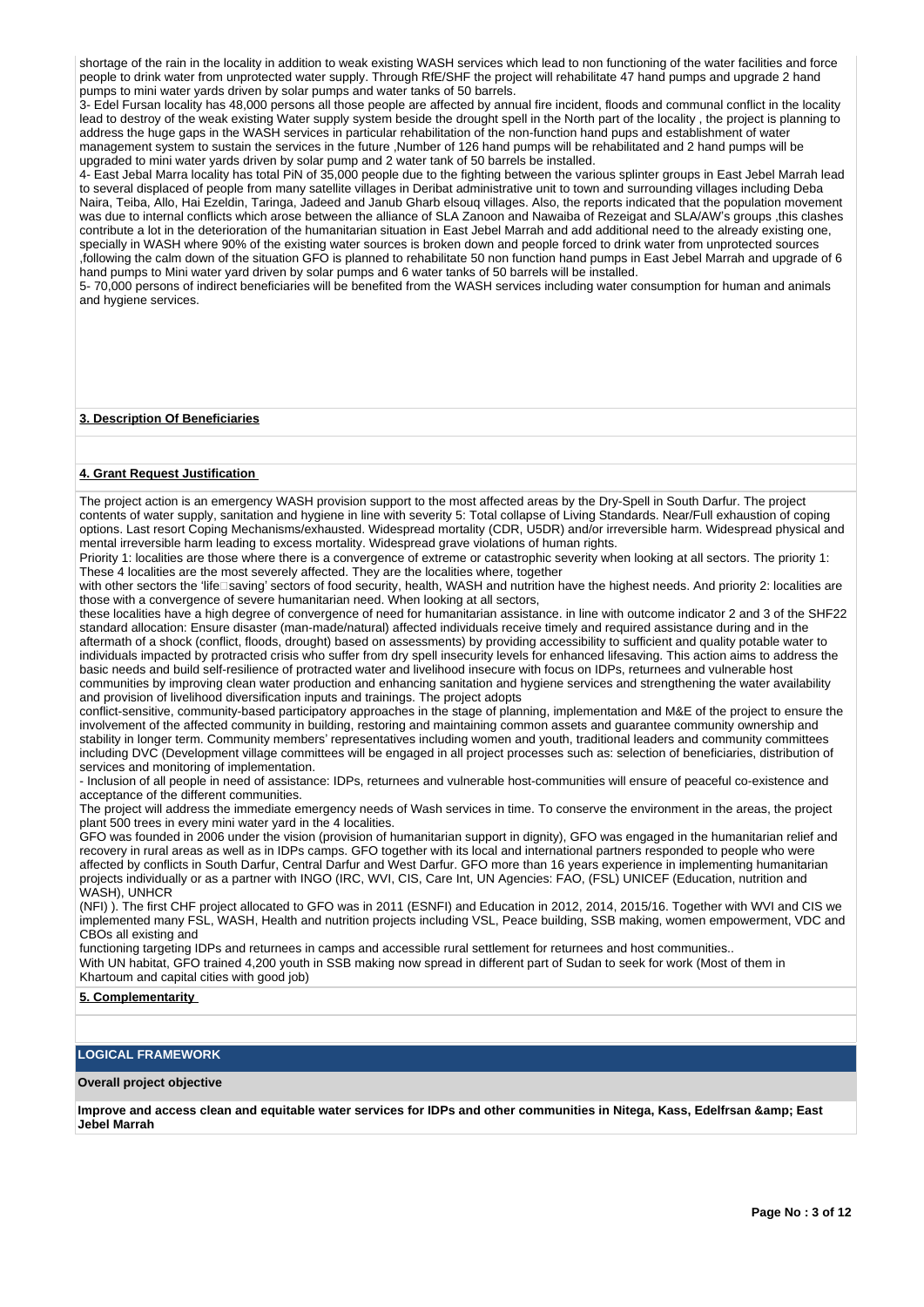|                                | <b>WATER, SANITATION AND HYGIENE</b>                                                                                               |                                                                                                                                                                                                                                                                                                                                                                                                                                                                                                                                                                         |            |                                 |                   |  |               |  |
|--------------------------------|------------------------------------------------------------------------------------------------------------------------------------|-------------------------------------------------------------------------------------------------------------------------------------------------------------------------------------------------------------------------------------------------------------------------------------------------------------------------------------------------------------------------------------------------------------------------------------------------------------------------------------------------------------------------------------------------------------------------|------------|---------------------------------|-------------------|--|---------------|--|
|                                | <b>Cluster objectives</b>                                                                                                          | <b>Strategic Response Plan (SRP) objectives</b>                                                                                                                                                                                                                                                                                                                                                                                                                                                                                                                         |            | <b>Percentage of activities</b> |                   |  |               |  |
|                                | 4.71 million crisis-affected populations will<br>have access to hygiene promotion and other<br>environmental health interventions. | SO1: Provide timely multi-sectoral life-saving<br>assistance to crisis affected people to reduce<br>mortality and morbidity                                                                                                                                                                                                                                                                                                                                                                                                                                             |            |                                 |                   |  | 60            |  |
| basic water services.          | 1.87 million crisis-affected people will access                                                                                    | SO1: Provide timely multi-sectoral life-saving<br>assistance to crisis affected people to reduce<br>mortality and morbidity                                                                                                                                                                                                                                                                                                                                                                                                                                             |            |                                 |                   |  |               |  |
|                                | through provision of inputs and capacity building.                                                                                 | Contribution to Cluster/Sector Objectives : The project will contribute to the sector objectives of Reserve for Emergency and the overall<br>objectives of HRP 2022 to secure WASH services to IDPs, Returnees and vulnerable host communities in Kass, Nteiga, Edel Fursan and<br>East Jebal Marra localities in South Darfur through rehabilitating and maintaining Hand-pumps, water yards and bladders through direct<br>implementation to Dry-Spell affected communities with shortage of drinking water and sanitation services and maintaining repairing assets, |            |                                 |                   |  |               |  |
| <b>Outcome 1</b>               |                                                                                                                                    |                                                                                                                                                                                                                                                                                                                                                                                                                                                                                                                                                                         |            |                                 |                   |  |               |  |
|                                | 159000 persons of crisis-affected people will access basic water services                                                          |                                                                                                                                                                                                                                                                                                                                                                                                                                                                                                                                                                         |            |                                 |                   |  |               |  |
| Output 1.1                     |                                                                                                                                    |                                                                                                                                                                                                                                                                                                                                                                                                                                                                                                                                                                         |            |                                 |                   |  |               |  |
| <b>Description</b>             |                                                                                                                                    |                                                                                                                                                                                                                                                                                                                                                                                                                                                                                                                                                                         |            |                                 |                   |  |               |  |
|                                |                                                                                                                                    | Provide timely multi-sectoral life-saving assistance to crisis affected people to reduce mortality and morbidity                                                                                                                                                                                                                                                                                                                                                                                                                                                        |            |                                 |                   |  |               |  |
| <b>Assumptions &amp; Risks</b> |                                                                                                                                    |                                                                                                                                                                                                                                                                                                                                                                                                                                                                                                                                                                         |            |                                 |                   |  |               |  |
|                                |                                                                                                                                    | All areas are accessible in term of security, but Aug and Sept rains may slow down the activities                                                                                                                                                                                                                                                                                                                                                                                                                                                                       |            |                                 |                   |  |               |  |
| <b>Indicators</b>              |                                                                                                                                    |                                                                                                                                                                                                                                                                                                                                                                                                                                                                                                                                                                         |            |                                 |                   |  |               |  |
|                                |                                                                                                                                    |                                                                                                                                                                                                                                                                                                                                                                                                                                                                                                                                                                         |            | <b>End cycle beneficiaries</b>  |                   |  | End<br>cycle  |  |
| Code                           | <b>Cluster</b>                                                                                                                     | Indicator                                                                                                                                                                                                                                                                                                                                                                                                                                                                                                                                                               | <b>Men</b> | Women                           | <b>Boys</b> Girls |  | <b>Target</b> |  |
| Indicator 1.1.1                | <b>WATER, SANITATION</b><br><b>AND HYGIENE</b>                                                                                     | [Outcome]: % of targeted population that have<br>access to basic water services                                                                                                                                                                                                                                                                                                                                                                                                                                                                                         |            |                                 |                   |  | 159,000       |  |
|                                | <b>Means of Verification: Sector M&amp;E verification visits</b>                                                                   |                                                                                                                                                                                                                                                                                                                                                                                                                                                                                                                                                                         |            |                                 |                   |  |               |  |
| <b>Activities</b>              |                                                                                                                                    |                                                                                                                                                                                                                                                                                                                                                                                                                                                                                                                                                                         |            |                                 |                   |  |               |  |
|                                |                                                                                                                                    |                                                                                                                                                                                                                                                                                                                                                                                                                                                                                                                                                                         |            |                                 |                   |  |               |  |
| Activity 1.1.1                 |                                                                                                                                    |                                                                                                                                                                                                                                                                                                                                                                                                                                                                                                                                                                         |            |                                 |                   |  |               |  |
|                                | <b>Standard Activity: Rehabilitate hand pump</b>                                                                                   | Rehabilitation of 330 hand pumps: 157 in Kass, 47 in Niteiga and 126 Edel Fursan localities in South Darfur                                                                                                                                                                                                                                                                                                                                                                                                                                                             |            |                                 |                   |  |               |  |
| Activity 1.1.2                 |                                                                                                                                    |                                                                                                                                                                                                                                                                                                                                                                                                                                                                                                                                                                         |            |                                 |                   |  |               |  |
|                                | Standard Activity: Rehabilitate water yards (includes solarisation)                                                                |                                                                                                                                                                                                                                                                                                                                                                                                                                                                                                                                                                         |            |                                 |                   |  |               |  |
|                                |                                                                                                                                    | Install 6 mini water yards in 2 in Edel Fursan, 2 in Kass and 2 in Niteiga localitieas                                                                                                                                                                                                                                                                                                                                                                                                                                                                                  |            |                                 |                   |  |               |  |
| Activity 1.1.3                 |                                                                                                                                    |                                                                                                                                                                                                                                                                                                                                                                                                                                                                                                                                                                         |            |                                 |                   |  |               |  |
|                                | Standard Activity: Water supply by water trucking                                                                                  |                                                                                                                                                                                                                                                                                                                                                                                                                                                                                                                                                                         |            |                                 |                   |  |               |  |
|                                | Fursan through 6 water tanker trucks                                                                                               | Installation of 6 water bladders of 20 barrels in IDPs camps in East Jebal Marrah and 4 bladders to affected community by dry-spell in Edel                                                                                                                                                                                                                                                                                                                                                                                                                             |            |                                 |                   |  |               |  |
| Activity 1.1.4                 |                                                                                                                                    |                                                                                                                                                                                                                                                                                                                                                                                                                                                                                                                                                                         |            |                                 |                   |  |               |  |
|                                | <b>Standard Activity: Rehabilitation protected wells</b>                                                                           |                                                                                                                                                                                                                                                                                                                                                                                                                                                                                                                                                                         |            |                                 |                   |  |               |  |
|                                |                                                                                                                                    | Rehabilitate 19 shallow wells:4 in Kass, 4 in Niteiga, 5 in Edel Fursan and 6 in EJM                                                                                                                                                                                                                                                                                                                                                                                                                                                                                    |            |                                 |                   |  |               |  |
| Output 1.2                     |                                                                                                                                    |                                                                                                                                                                                                                                                                                                                                                                                                                                                                                                                                                                         |            |                                 |                   |  |               |  |
| <b>Description</b>             |                                                                                                                                    |                                                                                                                                                                                                                                                                                                                                                                                                                                                                                                                                                                         |            |                                 |                   |  |               |  |
| services                       |                                                                                                                                    | Vulnerable IDPs, returnees and host communities have access to sufficient and quality inputs and capacities to ensure their access WASH                                                                                                                                                                                                                                                                                                                                                                                                                                 |            |                                 |                   |  |               |  |
| <b>Assumptions &amp; Risks</b> |                                                                                                                                    |                                                                                                                                                                                                                                                                                                                                                                                                                                                                                                                                                                         |            |                                 |                   |  |               |  |
| Project areas are accessible   |                                                                                                                                    |                                                                                                                                                                                                                                                                                                                                                                                                                                                                                                                                                                         |            |                                 |                   |  |               |  |
| <b>Indicators</b>              |                                                                                                                                    |                                                                                                                                                                                                                                                                                                                                                                                                                                                                                                                                                                         |            |                                 |                   |  |               |  |
|                                |                                                                                                                                    |                                                                                                                                                                                                                                                                                                                                                                                                                                                                                                                                                                         |            | <b>End cycle beneficiaries</b>  |                   |  | End<br>cycle  |  |
| Code                           | <b>Cluster</b>                                                                                                                     | <b>Indicator</b>                                                                                                                                                                                                                                                                                                                                                                                                                                                                                                                                                        | <b>Men</b> | Women                           | <b>Boys</b> Girls |  | <b>Target</b> |  |
| Indicator 1.2.1                | <b>WATER, SANITATION</b><br><b>AND HYGIENE</b>                                                                                     | Number of water quality tests                                                                                                                                                                                                                                                                                                                                                                                                                                                                                                                                           |            |                                 |                   |  | 24            |  |
|                                |                                                                                                                                    | <b>Means of Verification</b> : Reports from NGOs, UN Agencies, GOV entities and sustain settlement of population.<br>This number is including the indirect beneficiaries: Nomads + travelers and neighborhood                                                                                                                                                                                                                                                                                                                                                           |            |                                 |                   |  |               |  |
| Indicator 1.2.2                | WATER, SANITATION<br><b>AND HYGIENE</b>                                                                                            | Number of households that received jerrycans                                                                                                                                                                                                                                                                                                                                                                                                                                                                                                                            |            |                                 |                   |  | 680           |  |
|                                | <b>Means of Verification:</b> Post distribution monitoring report                                                                  |                                                                                                                                                                                                                                                                                                                                                                                                                                                                                                                                                                         |            |                                 |                   |  |               |  |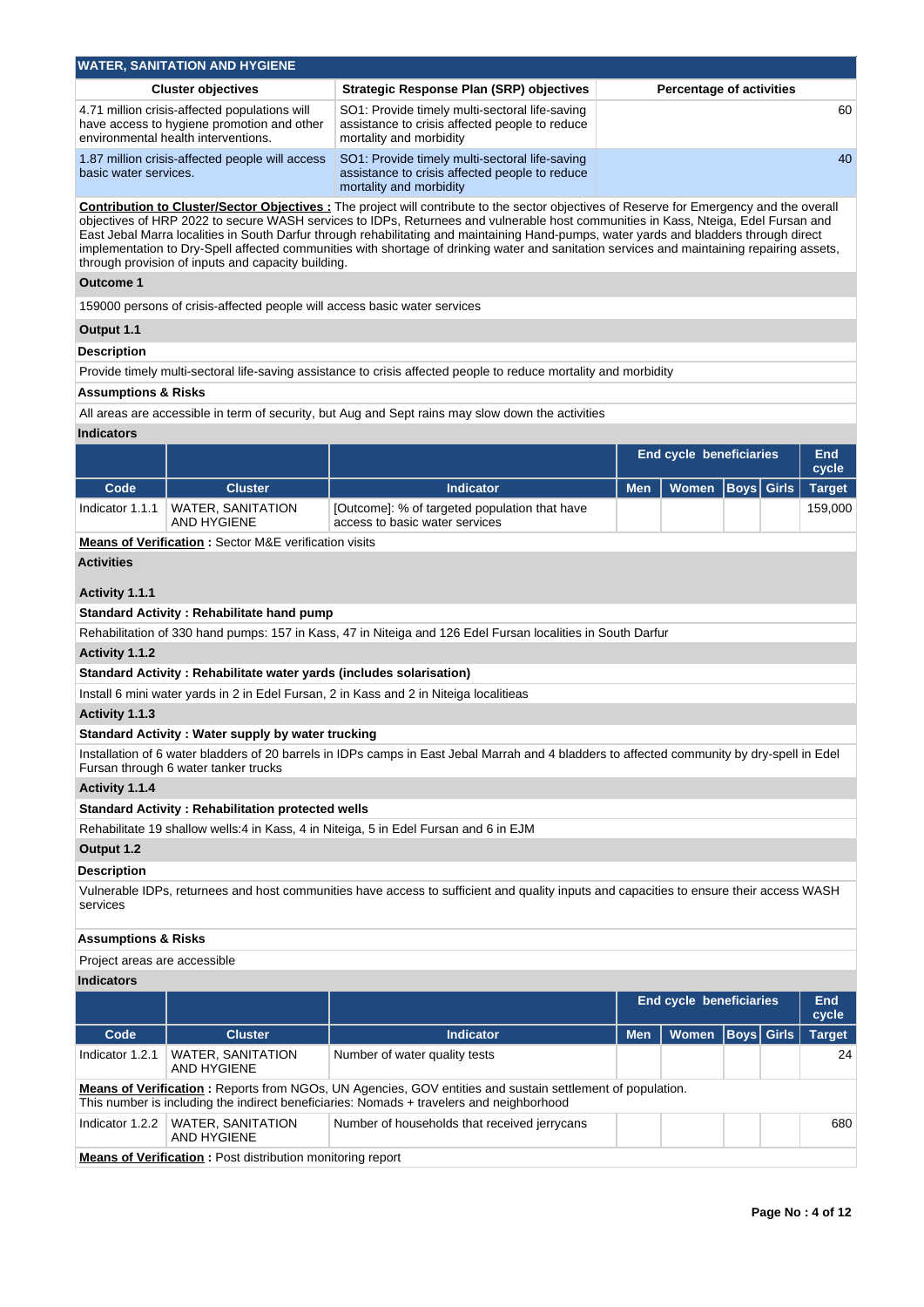| Indicator 1.2.3                | WATER, SANITATION<br>AND HYGIENE                                        | Number of households that receive a hygiene kit                                                                                  |     |                         |      |              | 680           |
|--------------------------------|-------------------------------------------------------------------------|----------------------------------------------------------------------------------------------------------------------------------|-----|-------------------------|------|--------------|---------------|
|                                | <b>Means of Verification:</b> Missions of and evaluation report of NGOs |                                                                                                                                  |     |                         |      |              |               |
| Indicator 1.2.4                | WATER, SANITATION<br>AND HYGIENE                                        | [PWD]: Number of latrines constructed with<br>special design for people with disabilities (PWD).                                 |     |                         |      |              | 12            |
|                                | <b>Means of Verification:</b> Community verification in complain boxes  |                                                                                                                                  |     |                         |      |              |               |
| Indicator 1.2.5                | WATER, SANITATION<br>AND HYGIENE                                        | Number of people having access to secured and<br>gender□appropriate sanitation services                                          | 0   | 548                     | 0    | 300          | 848           |
|                                |                                                                         | Means of Verification: Health monitoring report and post distribution reports.                                                   |     |                         |      |              |               |
| <b>Activities</b>              |                                                                         |                                                                                                                                  |     |                         |      |              |               |
|                                |                                                                         |                                                                                                                                  |     |                         |      |              |               |
| Activity 1.2.1                 |                                                                         |                                                                                                                                  |     |                         |      |              |               |
|                                |                                                                         | ( Standard Activity : Operate and maintain water sources (includes water quality treatment and monitoring                        |     |                         |      |              |               |
|                                |                                                                         | Distribution chlorine of 2 types: chlorine 0.33 g and chlorine of 1.67 g + pool tester for water points and households           |     |                         |      |              |               |
| <b>Activity 1.2.2</b>          |                                                                         |                                                                                                                                  |     |                         |      |              |               |
|                                | <b>Standard Activity: Provision of Jerry can</b>                        |                                                                                                                                  |     |                         |      |              |               |
|                                |                                                                         | Distribution of Jerry can to most vulnerable IDPs, returnees and host communities in 4 localities                                |     |                         |      |              |               |
| Activity 1.2.3                 |                                                                         |                                                                                                                                  |     |                         |      |              |               |
|                                |                                                                         | Standard Activity: Do hygiene campaigns in communal set ups (villages, schools, health facilities, markets and with media)       |     |                         |      |              |               |
|                                |                                                                         | Distribution of hygiene kits to about 2% of most vulnerable population in the targeted areas                                     |     |                         |      |              |               |
| Activity 1.2.4                 |                                                                         |                                                                                                                                  |     |                         |      |              |               |
|                                |                                                                         | Standard Activity : Construction of communal latrines (in camps and other communal locations of 4□5 stances)                     |     |                         |      |              |               |
|                                | Construction of slabs for 12 PWD latrines in 4 localities               |                                                                                                                                  |     |                         |      |              |               |
| Activity 1.2.5                 |                                                                         |                                                                                                                                  |     |                         |      |              |               |
|                                | <b>Standard Activity: Provision of Menstrual Hygiene Materials</b>      |                                                                                                                                  |     |                         |      |              |               |
|                                | Distribution of dignity kits to women and girls in 4 localities         |                                                                                                                                  |     |                         |      |              |               |
| <b>Outcome 2</b>               |                                                                         |                                                                                                                                  |     |                         |      |              |               |
|                                |                                                                         | 159000 persons of crisis-affected populations will have access to hygiene promotion and other environmental health interventions |     |                         |      |              |               |
| Output 2.1                     |                                                                         |                                                                                                                                  |     |                         |      |              |               |
|                                |                                                                         |                                                                                                                                  |     |                         |      |              |               |
| Description                    |                                                                         |                                                                                                                                  |     |                         |      |              |               |
|                                |                                                                         | Improve sanitation of vulnerable IDPs, returnees and host communities in 4 localities through capacity building                  |     |                         |      |              |               |
|                                |                                                                         |                                                                                                                                  |     |                         |      |              |               |
| <b>Assumptions &amp; Risks</b> |                                                                         |                                                                                                                                  |     |                         |      |              |               |
|                                |                                                                         | Committee members are willing to accept voluntarily working for themselves.                                                      |     |                         |      |              |               |
| Indicators                     |                                                                         |                                                                                                                                  |     |                         |      |              |               |
|                                |                                                                         |                                                                                                                                  |     | End cycle beneficiaries |      |              | <b>End</b>    |
|                                |                                                                         |                                                                                                                                  |     |                         |      |              | cycle         |
| Code                           | <b>Cluster</b>                                                          | <b>Indicator</b>                                                                                                                 | Men | <b>Women</b>            | Boys | <b>Girls</b> | <b>Target</b> |
| Indicator 2.1.1                | <b>WATER, SANITATION</b><br>AND HYGIENE                                 | Number of people that went through WASH<br>related trainings.                                                                    | 64  | 30                      | 17   | 13           | 124           |
|                                |                                                                         | <b>Means of Verification:</b> Post monitoring of Sector report and water qualification                                           |     |                         |      |              |               |
| Indicator 2.1.2                | WATER, SANITATION<br>AND HYGIENE                                        | [AAP/PSEA] : % of female staff in distribution<br>teams                                                                          |     |                         |      |              | 13            |
|                                |                                                                         | Means of Verification: 40% of female of staffs and CHV to implement the project                                                  |     |                         |      |              |               |
| <b>Activities</b>              |                                                                         |                                                                                                                                  |     |                         |      |              |               |
|                                |                                                                         |                                                                                                                                  |     |                         |      |              |               |
| Activity 2.1.1                 |                                                                         |                                                                                                                                  |     |                         |      |              |               |
|                                |                                                                         | Standard Activity: Build capacities, provide training, to enhance WASH of affected communities                                   |     |                         |      |              |               |
|                                | Conduct training of 24 Wash committees                                  |                                                                                                                                  |     |                         |      |              |               |
| Activity 2.1.2                 |                                                                         |                                                                                                                                  |     |                         |      |              |               |
|                                |                                                                         | Standard Activity : Build capacities, provide training, to enhance WASH of affected communities                                  |     |                         |      |              |               |
|                                | Training of CHVs and community faith leaders on water safety plan       |                                                                                                                                  |     |                         |      |              |               |
| Activity 2.1.3                 |                                                                         |                                                                                                                                  |     |                         |      |              |               |
|                                |                                                                         | Standard Activity: Build capacities, provide training, to enhance WASH of affected communities                                   |     |                         |      |              |               |
|                                |                                                                         | Training of 15 GFO staffs and 24 stakeholders in project implementation                                                          |     |                         |      |              |               |
| Activity 2.1.4                 |                                                                         |                                                                                                                                  |     |                         |      |              |               |
|                                |                                                                         |                                                                                                                                  |     |                         |      |              |               |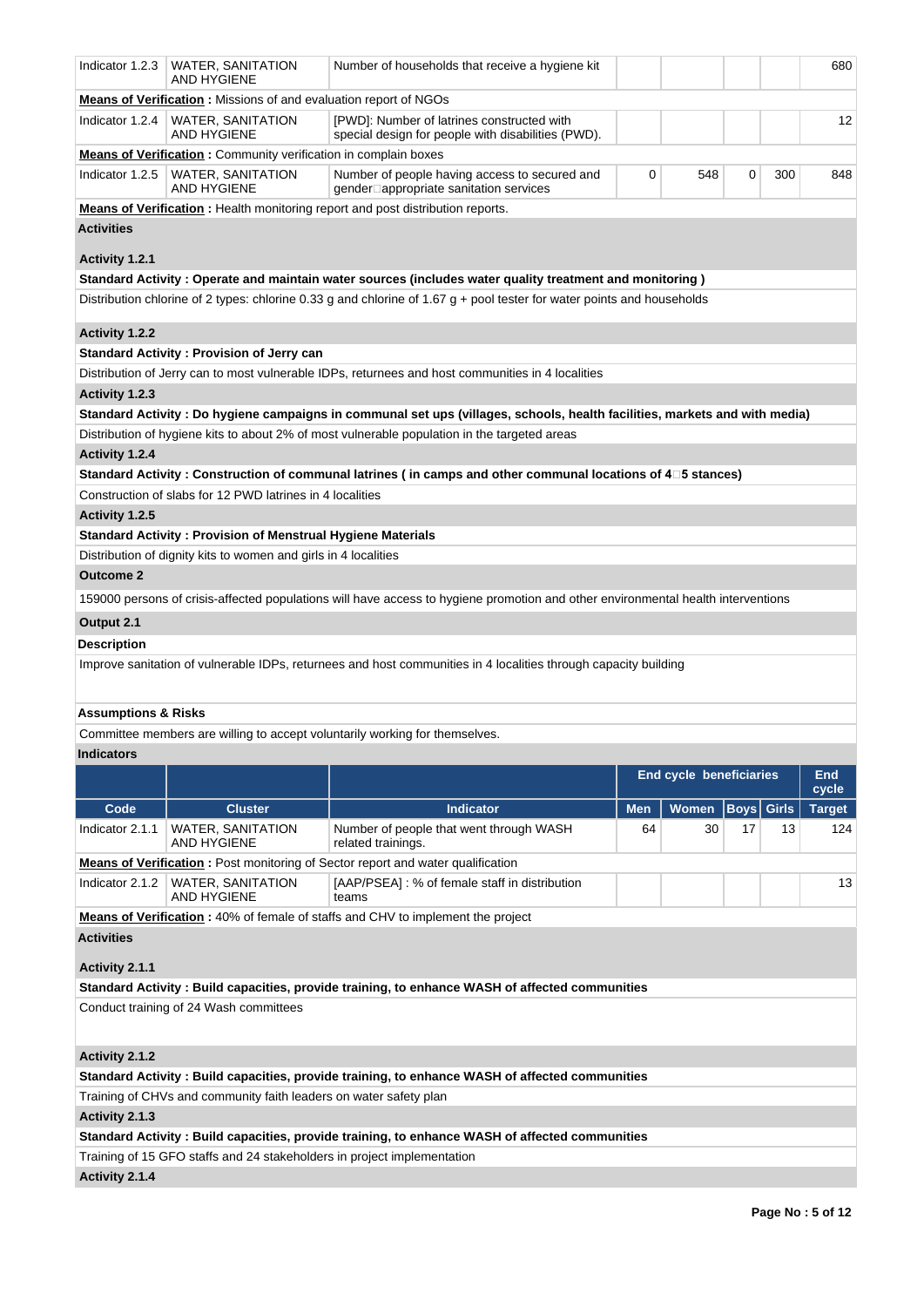## **Standard Activity : Build capacities, provide training, to enhance WASH of affected communities**

Distribution of sanitary and hygiene kits, Jerry can, chlorine to targeted community in the 4 localities

**Additional Targets :** In the 3 localities named: Nitega, Edel Fursan and Kass, the communities composed by farmers: villagers, IDPs and returnees and pastoral (nomad). To reduces the expected conflict on water services, the project will consider the nomad as beneficiaries.

## **M & R**

## **Monitoring & Reporting plan**

As a member of the humanitarian community, GFO commits itself to follow the humanitarian principles including transparency,

accountability and impartiality in implementing its programs and to ensure monitoring and evaluation processes are in place and executed perfectly.

Led by the M&E officer, the project manager, and other committed staffs, GFO will closely monitoring the project activities and Outcomes through set mechanisms: M&E officer at field level to cover the project implementation and coordinate with GFO HQ in Khartoum to deliver with quality and accountability and measure the Outcomes and impact of the project, the M&E team will:

- Revise the Work Plan to help developing a clear monthly action and updating assets in budget focusing.

- Monthly visit to project sites to meet with WASH committees, HAC representative, Line ministries (WES), local representative traditional leaders, to share information, facilitate accessibility,

collect data and report on progress of activities.

- Issues monthly progress report on implemented activities.
- Post PDM trough focus group discussions and interview with beneficiaries, challenges and success.
- Regular program review meetings to ensure review on programmatic and financial progress.
- Routine monitoring processes include activities and Outcomes checklists that feet into database and the specific management plan.
- GFO will attend Sector meeting to update on project progress
- Monthly progress update submitted to OCHA and UNICEF sector lead).
- For finance monitoring, GFO obtains:
- Accounting Verification Procedures to ensure good financial practices.
- Budget control, cost control and internal control

- HQ office in Khartoum supports and support the sub-State office in financial and logistic and respond to budget follow-up, contract payment and cash flow.

#### **Workplan**

| <b>Activitydescription</b>                                                                                                                                                                             | Year | $\overline{2}$ | 3 |    | 5        | 6            |                         | 8            | 9                       | 10 <sup>1</sup> |  |
|--------------------------------------------------------------------------------------------------------------------------------------------------------------------------------------------------------|------|----------------|---|----|----------|--------------|-------------------------|--------------|-------------------------|-----------------|--|
| Activity 1.1.1: Rehabilitation of 330 hand pumps: 157 in Kass, 47 in Niteiga and<br>126 Edel Fursan localities in South Darfur                                                                         | 2022 |                |   |    | X        | IX.          | $X$ $X$                 |              |                         |                 |  |
| Activity 1.1.2: Install 6 mini water yards in 2 in Edel Fursan, 2 in Kass and 2 in<br>Niteiga localitieas                                                                                              | 2022 |                |   |    | X        | X            | ΙX.                     |              |                         |                 |  |
| Activity 1.1.3: Installation of 6 water bladders of 20 barrels in IDPs camps in East<br>Jebal Marrah and 4 bladders to affected community by dry-spell in Edel Fursan<br>through 6 water tanker trucks | 2022 |                |   | X  | $\times$ | ΙX.          | ΙX.                     | $\mathsf{X}$ | $\mathsf{x}$            |                 |  |
| Activity 1.1.4: Rehabilitate 19 shallow wells:4 in Kass, 4 in Niteiga, 5 in Edel Fursan<br>and 6 in EJM                                                                                                | 2022 |                |   |    | X        | X            | $\overline{\mathsf{x}}$ |              |                         |                 |  |
| Activity 1.2.1: Distribution chlorine of 2 types: chlorine 0.33 g and chlorine of 1.67 g<br>+ pool tester for water points and households                                                              | 2022 |                |   | X. | $\times$ | Ιx.          | $x \times$              |              | X                       |                 |  |
| Activity 1.2.2: Distribution of Jerry can to most vulnerable IDPs, returnees and host<br>communities in 4 localities                                                                                   | 2022 |                |   | X  |          |              | $\overline{\mathsf{x}}$ |              |                         |                 |  |
| Activity 1.2.3: Distribution of hygiene kits to about 2% of most vulnerable<br>population in the targeted areas                                                                                        | 2022 |                |   | X  | $\times$ |              | $\mathsf{x}$            | X            |                         |                 |  |
| Activity 1.2.4: Construction of slabs for 12 PWD latrines in 4 localities                                                                                                                              | 2022 |                |   |    | X        | X            |                         |              |                         |                 |  |
| Activity 1.2.5: Distribution of dignity kits to women and girls in 4 localities                                                                                                                        | 2022 |                |   | X  | $\times$ | X            |                         | X            |                         |                 |  |
| Activity 2.1.1: Conduct training of 24 Wash committees                                                                                                                                                 |      |                |   | X  | $\times$ |              |                         | X            | X                       |                 |  |
| Activity 2.1.2: Training of CHVs and community faith leaders on water safety plan                                                                                                                      | 2022 |                |   |    | X        | X            |                         | X            |                         |                 |  |
| Activity 2.1.3: Training of 15 GFO staffs and 24 stakeholders in project<br>implementation                                                                                                             | 2022 |                |   | X  |          |              | X                       |              |                         |                 |  |
| Activity 2.1.4: Distribution of sanitary and hygiene kits, Jerry can, chlorine to<br>targeted community in the 4 localities                                                                            | 2022 |                |   | X  | $\times$ | <sup>X</sup> | ΙX.                     | ΙX.          | $\overline{\mathsf{x}}$ |                 |  |

## **OTHER INFO**

## **Accountability to Affected Populations**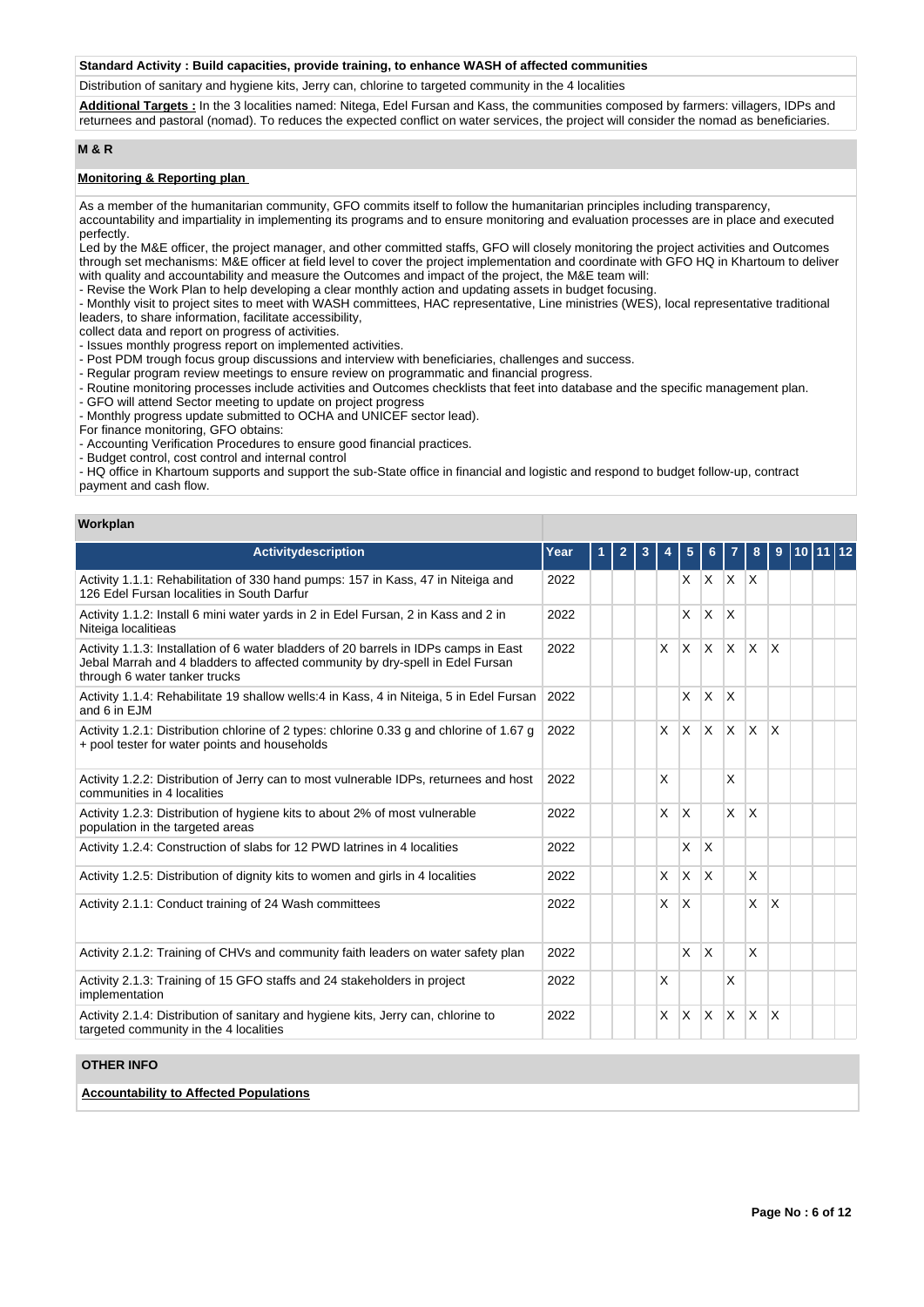According to several assessments, surveys and monitoring conducted by humanitarian partners, a very large parts of South Darfur are hit by the dry-spell of last rainy season of 2021,identified the vulnerability of the targeted population of the 4 localities of North/East of South Darfur State, The Reserve for Emergency (RfE) project selected these four localities for this project. GFO adopt Humanitarian Accountability Partnership guidelines (HAP), Core Humanitarian Standards (CHS), Inter-Agency Standing Committee (IASC), Task Force on Accountability to Affected Population (AAP) in developing program standards and building capacity, Communication, monitoring and report. Addressing complaints. - Organizing meeting for project lunch for community representatives. AAP guideline for data collection and reporting. - Organize community consultation meeting. - creation of community committees to mobilize beneficiaries. - Reporting and feedback to sector lead and partners. - Create routine checks, feedback and complain.

#### **Implementation Plan**

#### **Coordination with other Organizations in project area**

**Name of the organization** 

## **Environment Marker Of The Project**

#### **Gender Marker Of The Project**

4- Likely to contribute to gender equality, including across age groups

#### **Justify Chosen Gender Marker Code**

#### **Protection Mainstreaming**

Based on household intervention, the project aims to ensure protection of different community members when implementing their activities through training on water quality, repairing water supply assets (Hand-pumps, water yards) chlorination of water and FRC check including training on keeping all water resources safe and clean.

The project aims to strengthen every ones wrights on sufficient water and sanitation equally for women, men, girls,, boys, elders, disable etc...on Do No Harm principles.

Committees, training for awareness on GBV will be currently conducted with coordination of UNFPA and Government institution concerned on GBV issues.

## **Country Specific Information**

## **Safety and Security**

#### **Access**

The area where the project is implemented is in different direction of the the Capital of the State of South Darfur (Nyala) East Jabel Marah is about 80 km to North ( safe but need some agreement with SLM/AW but rechable. Nitega is in the East about 76 km and accessible, Edel Fursan is about 90 km, accessible and safe, Kass 86 km West of Nyala and accessible and safe. GFO is implementing projects in the same areas and have a strong relation with the communities including the traditional leaders, women and youth groups. And this will make easy our project implementation.

## **BUDGET**

| Code | <b>Budget Line Description</b>                                                                                                                                                                                                                                                                                                                                                                                                                                                                                                   |   | D / S Quantity Unit | cost         | <b>Duration</b><br><b>Recurran</b><br>ce | $\frac{9}{6}$<br>charged<br>to CHF | <b>Total Cost</b> |  |  |  |
|------|----------------------------------------------------------------------------------------------------------------------------------------------------------------------------------------------------------------------------------------------------------------------------------------------------------------------------------------------------------------------------------------------------------------------------------------------------------------------------------------------------------------------------------|---|---------------------|--------------|------------------------------------------|------------------------------------|-------------------|--|--|--|
|      | 1. Staff and Other Personnel Costs                                                                                                                                                                                                                                                                                                                                                                                                                                                                                               |   |                     |              |                                          |                                    |                   |  |  |  |
| 1.1  | Project Manager                                                                                                                                                                                                                                                                                                                                                                                                                                                                                                                  | D | 1.                  | 1,500<br>.00 | 6                                        | 100.00                             | 9,000.00          |  |  |  |
|      | National project manager has the full responsibility of the project programmatically, financially including reporting timely to sector<br>lead directly or through GMS. He attends sector meetings to update on the project progress, success and challenges. He directly<br>involve in project staffs management programmatic/financially. Monitor the progress of the project and report to sector<br>He will be paid 1500 USD/month for 6 months 100% charged to SHF/RfE. The salary package is based on GFO Benefit.         |   |                     |              |                                          |                                    |                   |  |  |  |
| 1.2  | Field officers                                                                                                                                                                                                                                                                                                                                                                                                                                                                                                                   | D | 4                   | 600.0<br>0   | 6                                        | 100.00                             | 14,400.00         |  |  |  |
|      | The 4 national field officers 1 in each locality:<br>1- Mobilize the project staffs in locality level<br>2-Follow up day to day implementation of Wash Activities<br>3- Monitoring, coordination and communication with the project manager.<br>4- Submit Wash report and Data collection to the Project manager<br>they are paid 600 USD/month for 6 months 100% charged to SHF/RfE. The salary package is based on GFO Benefit percentage<br>allocation of salary including staff benefit. $$600 \times 4 \times $6 = $14,400$ |   |                     |              |                                          |                                    |                   |  |  |  |
| 1.3  | Technician                                                                                                                                                                                                                                                                                                                                                                                                                                                                                                                       | D | 8                   | 250.0        | 6                                        | 100.00                             | 12,000.00         |  |  |  |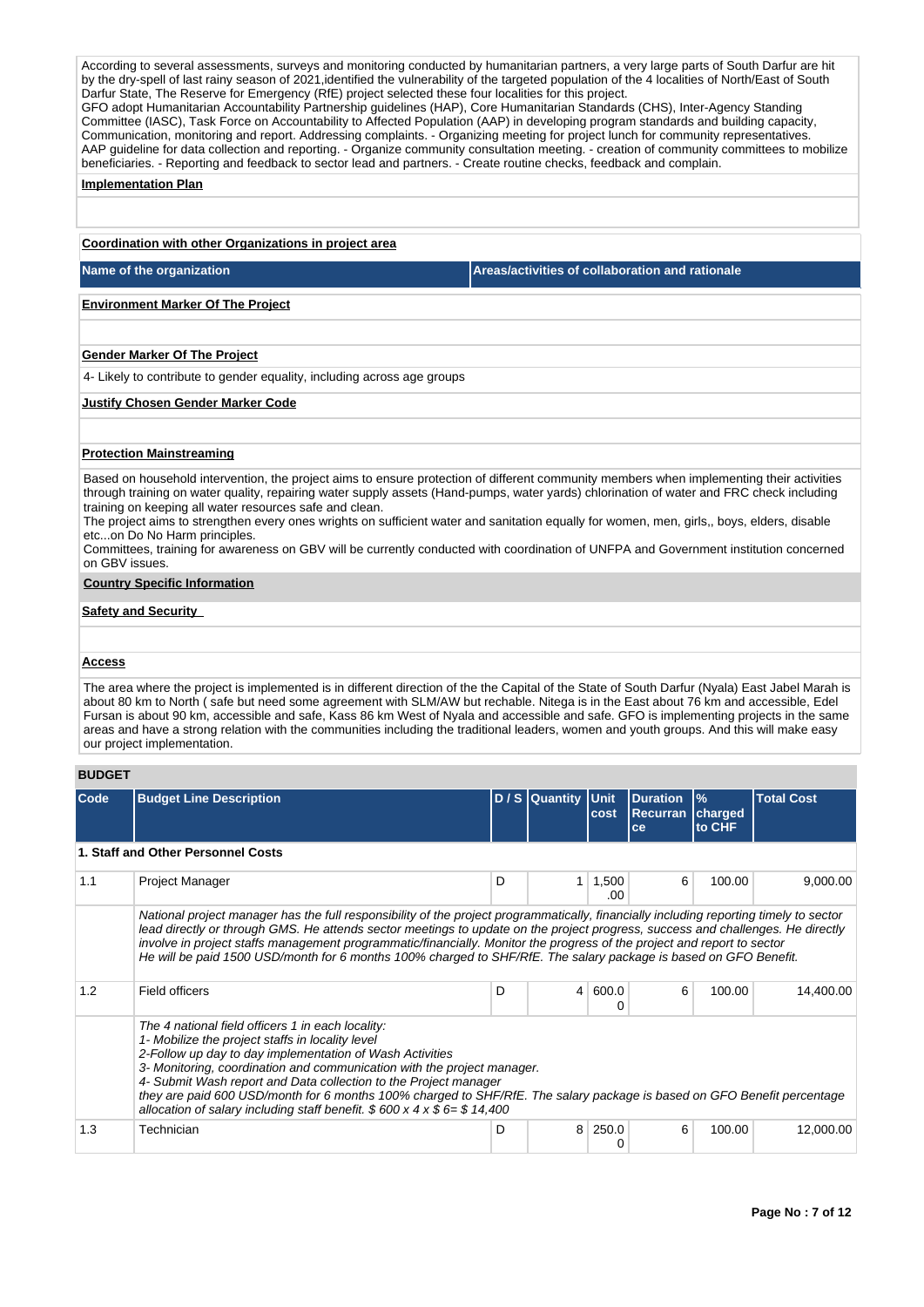|     | 8 technicians 2 per locality.<br>1-4 masons for hand pump and mini water yard platform and water basin construction. 1 per locality<br>2-4 technicians for hand pump repair and train committees on hand pump rehabilitation. 1 per locality<br>Working full time paid \$250 per month x 8 x 6 = \$12,000 based on GFO staff salary including staffs benefit.                                                                                                                                                                                                                                                                                                         |   |              |                        |              |        |            |
|-----|-----------------------------------------------------------------------------------------------------------------------------------------------------------------------------------------------------------------------------------------------------------------------------------------------------------------------------------------------------------------------------------------------------------------------------------------------------------------------------------------------------------------------------------------------------------------------------------------------------------------------------------------------------------------------|---|--------------|------------------------|--------------|--------|------------|
| 1.4 | Admin officer                                                                                                                                                                                                                                                                                                                                                                                                                                                                                                                                                                                                                                                         | S | 1            | 600.0<br>0             | 6            | 50.00  | 1,800.00   |
|     | One National staff for the project administration.<br>1- Provide office support for the staffs and teams.<br>2- Arrange all communications to ensure coordination between all teams and the project manager.<br>3- Maintain internal data base for the project.<br>4- Submit extensive reports from field officers to the project manager.<br>5- Ordering supplies<br>will be paid 600 USD x 6 months 50% . $$300 \times 6 = $1,800$ charged to RfE. The salary package is based on GFO allocation of<br>salary including staffs benefits.                                                                                                                            |   |              |                        |              |        |            |
| 1.5 | Finance officer                                                                                                                                                                                                                                                                                                                                                                                                                                                                                                                                                                                                                                                       | S | $\mathbf{1}$ | 800.0<br>0             | 6            | 50.00  | 2,400.00   |
|     | 1 National finance officer:<br>1- Undertakes all the financial duties: Payment of salaries and incentives,<br>2- update internal system with financial data.<br>3-Issues checks for the expenditure of the project activities,<br>4- Participate in financial audit and report timely to the project manager<br>will be paid 800 USD/month. for 6 month 50% charged to RfE. The salary package is based on GFO Benefit including staffs<br>benefit.<br><b>Section Total</b>                                                                                                                                                                                           |   |              |                        |              |        | 39,600.00  |
|     | 2. Supplies, Commodities, Materials                                                                                                                                                                                                                                                                                                                                                                                                                                                                                                                                                                                                                                   |   |              |                        |              |        |            |
| 2.1 | Mini Water yard                                                                                                                                                                                                                                                                                                                                                                                                                                                                                                                                                                                                                                                       | D |              | $1 \mid 27,27$<br>0.00 | 1            | 100.00 | 27,270.00  |
|     | beneficiaries and their animals<br>2- Kass : 2 hand pumps upgraded to water to serve 10,000 IDPs and returnees and 12,000 indirect beneficiaries in Tobofito and<br>Gimeiza lagarow<br>3- Edel Fusan: 2 hand pumps upgraded to water yard to serve 10,000 vulnerable host communities and returnees and animals in<br>Edel Gimeiz and Goz Badin and 15,000 indirect beneficiaries.<br>4- East Jabel Marrah: 6 hand pumps will be upgraded to water yard to serve 20,000 IDPs, returnees and host community. 2 in<br>Dirbat and surrounding, 2 in leiba and 2 in Tulo including 30,000 indirect beneficiaries: Nomad and passengers<br>Detail attached in BoQ code 2.1 |   |              |                        |              |        |            |
| 2.2 | water bladders                                                                                                                                                                                                                                                                                                                                                                                                                                                                                                                                                                                                                                                        | D | $\mathbf{1}$ | 12,00<br>0.00          | $\mathbf{1}$ | 100.00 | 12,000.00  |
|     | GFO will procure and install 10 bladders to serve 20,000 IDPs and returnees in Kass IDPs camp and EJM IDPs and returnees<br>gatheings in Leiba, Dirbat and Tulo.<br>Detail attached in BOQ code 2.2                                                                                                                                                                                                                                                                                                                                                                                                                                                                   |   |              |                        |              |        |            |
| 2.3 | Hygiene and sanitation kits                                                                                                                                                                                                                                                                                                                                                                                                                                                                                                                                                                                                                                           | D | 1.           | 49,64<br>0.00          | $\mathbf{1}$ | 100.00 | 49,640.00  |
|     | GFO will provide hygiene and sanitation materials and kits to most vulnerable beneficiaries including indirect beneficiaries in the<br>following villages:<br>1- Niteiga locality: distribution of sanitation kits to HH 160 selected vulnerable returnees and PWD<br>2- Kass locality: distribution of sanitation kits to HH 218 selected vulnerable IDPs and PWD<br>3- Edel Fursan Locality: Distribution of sanitation kits to HH 185 selected vulnerable elders and PWD<br>4- East Jabel Marrah: Distribution of sanitation kits to HH 277 selected elder IDPs and PWD<br>Detail attched in BoQ code 2.3                                                          |   |              |                        |              |        |            |
| 2.4 | Visibility                                                                                                                                                                                                                                                                                                                                                                                                                                                                                                                                                                                                                                                            | D | 1            | 332.0<br>0             | 6            | 100.00 | 1,992.00   |
|     | Cost of visibility to the project and the community accountability including 12 Banners \$ 112., Different logos \$ 90, sticker \$ 70, T-<br>shirts with logo $$60$                                                                                                                                                                                                                                                                                                                                                                                                                                                                                                   |   |              |                        |              |        |            |
| 2.5 | Maintenance boxes                                                                                                                                                                                                                                                                                                                                                                                                                                                                                                                                                                                                                                                     | D | 24           | 800.0<br>0             | $\mathbf{1}$ | 100.00 | 19,200.00  |
|     | 24 maintenance boxes for water committees for trainings and maintenance and sustainability of the water point. It procured as on<br>a cost of one kits. The units determined based of the previous project experiences. Detailed in BoQ attached under BoQ 2.5                                                                                                                                                                                                                                                                                                                                                                                                        |   |              |                        |              |        |            |
| 2.6 | Cost of Hand Pumps Spare Parts                                                                                                                                                                                                                                                                                                                                                                                                                                                                                                                                                                                                                                        | D |              | 1 133,5<br>52.89       | 1            | 100.00 | 133,552.89 |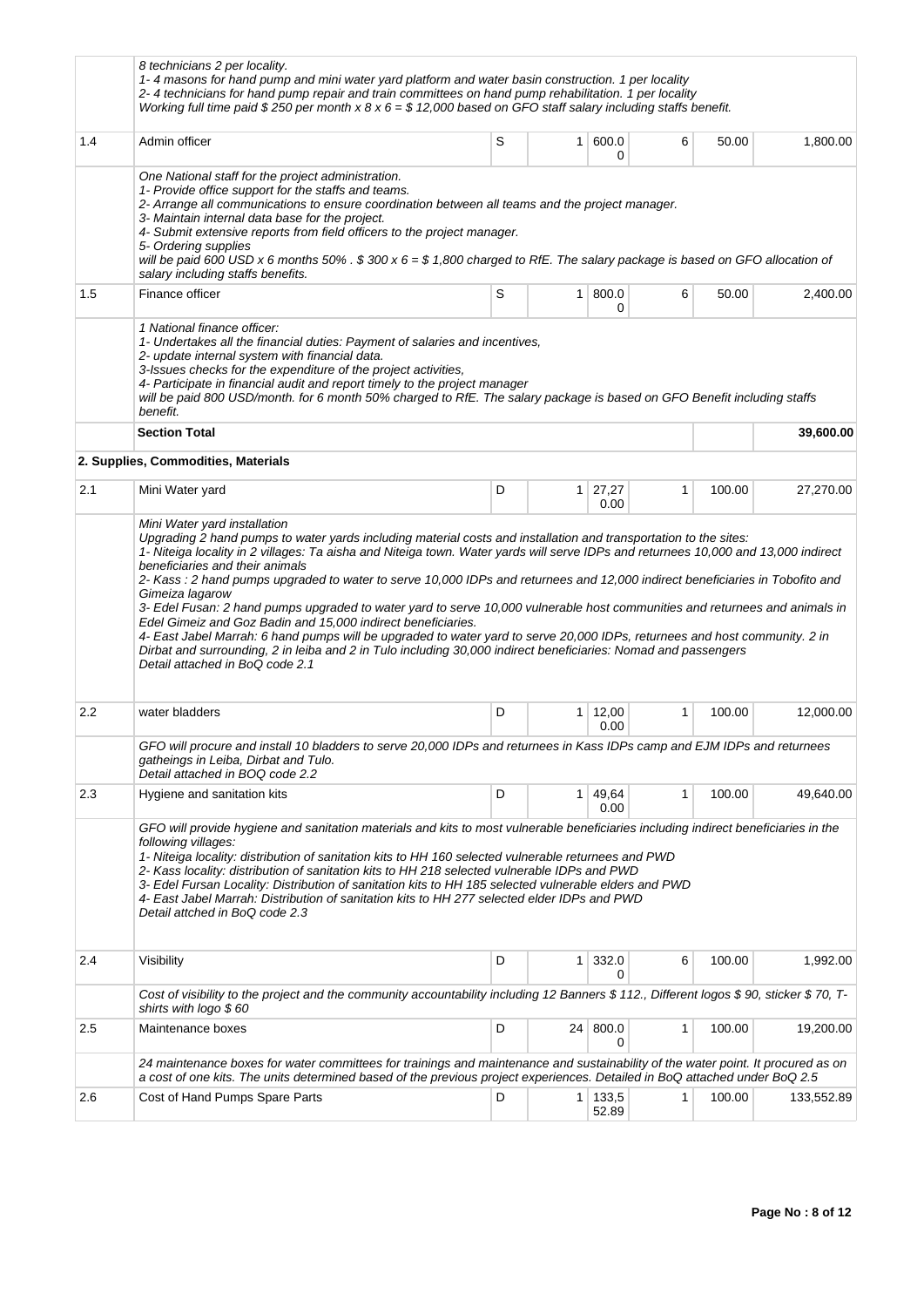|      | GFO will procure 330 hand pump spare parts to the following villages in the 4 localities in South Darfur.<br>1- Niteiga locality: target beneficiaries are protracted IDP and returnees in Khor Abashe Administration Unit, Ta aish<br>Administration, Obeid Administration Unit and Niteiga Administration Unit to vulnerable host community, 47 hand pumps to be<br>repaired require the following spare parts: 23 chains, 12 pipes, 9 head pumps, 8 pedestals, 13 frames, 8 cylinders, 17 connecting<br>rod and 9 tons of cement and 3 trucks of sand for water basin to carry water for the use of animal and washing. People benefited<br>from hand pump and mini water yard are 33,000.<br>2- Kass locality: villages and IDPs camps targeted: 43,000 IDPs and vulnerable community in Kass town and returnees and host<br>communities in Limo Administration Unit, Singita Administration Unit, Kass administration Unit including IDPs camps and Tur<br>Administration Unit. Number. Spare parts needed to repair 157 hand pumps: 80 Chains, 58 pipes, 32 Pump heads, 24 Pedestals,<br>33 frames, 29 cylinders, 27 connecting rod 12 tons of cement and 5 trucks for hand pumps and mini water yards. Population<br>benefit from hand pump<br>3- Edel Fursan locality: 48,000 target beneficiaries are returnees and vulnerable host community affected by dry spell the villages<br>of North part of the locality: Diri Administration Unit, Norlei Administration Unit, Umjannah Administration Unit and Edel Fursan<br>Administration Unit. 126 hand pumps are broken. Spare parts needed to repair the broken hand pumps: 55 chains, 50 pipes, 25<br>head pumps, 22 pedestals, 31 frames, 27 cylinders, 31 connecting rod 11 tons of cement and 4 trucks for sand for construction of<br>mini water yards and basin for animal use and people cleaning.<br>Including transportation, loading and off loading of items to the operation sites. 4 trucks $x$ \$ 2054.68<br>Detail attached in BOQ code 2.6 |   |              |               |     |        |           |  |  |  |  |
|------|----------------------------------------------------------------------------------------------------------------------------------------------------------------------------------------------------------------------------------------------------------------------------------------------------------------------------------------------------------------------------------------------------------------------------------------------------------------------------------------------------------------------------------------------------------------------------------------------------------------------------------------------------------------------------------------------------------------------------------------------------------------------------------------------------------------------------------------------------------------------------------------------------------------------------------------------------------------------------------------------------------------------------------------------------------------------------------------------------------------------------------------------------------------------------------------------------------------------------------------------------------------------------------------------------------------------------------------------------------------------------------------------------------------------------------------------------------------------------------------------------------------------------------------------------------------------------------------------------------------------------------------------------------------------------------------------------------------------------------------------------------------------------------------------------------------------------------------------------------------------------------------------------------------------------------------------------------------------------------------------------------------------|---|--------------|---------------|-----|--------|-----------|--|--|--|--|
| 2.7  | Cost of rehabilitation of 19 shallow wells                                                                                                                                                                                                                                                                                                                                                                                                                                                                                                                                                                                                                                                                                                                                                                                                                                                                                                                                                                                                                                                                                                                                                                                                                                                                                                                                                                                                                                                                                                                                                                                                                                                                                                                                                                                                                                                                                                                                                                           | D | $\mathbf{1}$ | 17,10<br>0.00 | 1   | 100.00 | 17,100.00 |  |  |  |  |
|      | Cost of rehabilitation of 19 shallow wells<br>1-19 sacks of 50 kg cement \$ (13 x 19)<br>2-1 truck of sand \$ (147.9 x 19)<br>3-5,000 Bricks \$ (209.1 x 19)<br>4- labor cost per well (\$230.6 x 19)<br>Rehabilitation of shallow wells: 4 in Nitega, 4 in Kass, 5 in Edel fursan and 6 in East JM<br>Detail attached in BoQ code 2.7                                                                                                                                                                                                                                                                                                                                                                                                                                                                                                                                                                                                                                                                                                                                                                                                                                                                                                                                                                                                                                                                                                                                                                                                                                                                                                                                                                                                                                                                                                                                                                                                                                                                               |   |              |               |     |        |           |  |  |  |  |
| 2.8  | <b>Water Tanker tracks</b>                                                                                                                                                                                                                                                                                                                                                                                                                                                                                                                                                                                                                                                                                                                                                                                                                                                                                                                                                                                                                                                                                                                                                                                                                                                                                                                                                                                                                                                                                                                                                                                                                                                                                                                                                                                                                                                                                                                                                                                           | D |              | 5 42.14       | 172 | 100.00 | 36,240.40 |  |  |  |  |
|      | Cost of hire 2 water tanker trucks for each locality and 3 truck in Edel Fursan and EJM. 5 trucks x \$ 42.14 per day x 172 days.<br>Every tanker have 4 trips per day to fill 2 bladders one in the morning and one trip in the afternoon per day.                                                                                                                                                                                                                                                                                                                                                                                                                                                                                                                                                                                                                                                                                                                                                                                                                                                                                                                                                                                                                                                                                                                                                                                                                                                                                                                                                                                                                                                                                                                                                                                                                                                                                                                                                                   |   |              |               |     |        |           |  |  |  |  |
|      | Detail attached in BOQ code 2.8                                                                                                                                                                                                                                                                                                                                                                                                                                                                                                                                                                                                                                                                                                                                                                                                                                                                                                                                                                                                                                                                                                                                                                                                                                                                                                                                                                                                                                                                                                                                                                                                                                                                                                                                                                                                                                                                                                                                                                                      |   |              |               |     |        |           |  |  |  |  |
| 2.9  | Cost slab fabrication and latrine fence                                                                                                                                                                                                                                                                                                                                                                                                                                                                                                                                                                                                                                                                                                                                                                                                                                                                                                                                                                                                                                                                                                                                                                                                                                                                                                                                                                                                                                                                                                                                                                                                                                                                                                                                                                                                                                                                                                                                                                              | D | 1            | 4,800<br>.00  | 1   | 100.00 | 4,800.00  |  |  |  |  |
|      | Fabrication of 12 slab for PWD. 3 slabs per locality $x $ 400$<br>3 slabs in Kass, 3 slabs in Niteiga, 3 slabs in Edel fursan and 3 slabs in EJM.<br>Detail attached in BOQ code 2.9                                                                                                                                                                                                                                                                                                                                                                                                                                                                                                                                                                                                                                                                                                                                                                                                                                                                                                                                                                                                                                                                                                                                                                                                                                                                                                                                                                                                                                                                                                                                                                                                                                                                                                                                                                                                                                 |   |              |               |     |        |           |  |  |  |  |
| 2.10 | Cost of training of water safety                                                                                                                                                                                                                                                                                                                                                                                                                                                                                                                                                                                                                                                                                                                                                                                                                                                                                                                                                                                                                                                                                                                                                                                                                                                                                                                                                                                                                                                                                                                                                                                                                                                                                                                                                                                                                                                                                                                                                                                     | D | 1            | 5,008<br>.00  | 1   | 100.00 | 5,008.00  |  |  |  |  |
|      | Trainings of 25 persons per locality x 4 localities= 100 participants in total on water safety plan for 6 days.<br>Cost of<br>1- meals \$ 3.5 x 100<br>2- refreshment \$ 1.5 x 100<br>3- Stationaries: 3 X100<br>4 - flipchart \$4.5 x 16<br>5- Stand board $$34 \times 4$<br>6-4 trainers for 6 days $x $$ 62.5<br>Detail attached in BOQ code 2.10                                                                                                                                                                                                                                                                                                                                                                                                                                                                                                                                                                                                                                                                                                                                                                                                                                                                                                                                                                                                                                                                                                                                                                                                                                                                                                                                                                                                                                                                                                                                                                                                                                                                 |   |              |               |     |        |           |  |  |  |  |
| 2.11 | Cost of training of WASH committees                                                                                                                                                                                                                                                                                                                                                                                                                                                                                                                                                                                                                                                                                                                                                                                                                                                                                                                                                                                                                                                                                                                                                                                                                                                                                                                                                                                                                                                                                                                                                                                                                                                                                                                                                                                                                                                                                                                                                                                  | D | 1            | 9,600<br>.00  | 1   | 100.00 | 9,600.00  |  |  |  |  |
|      | Training of 24 WASH committees, 8 committees per locality, for 7 days as follows :<br>8 committees in Kass,<br>8 committees in Niteiga<br>8 committees in Edel fursan.<br>Detail attached in BOQ code 2.11                                                                                                                                                                                                                                                                                                                                                                                                                                                                                                                                                                                                                                                                                                                                                                                                                                                                                                                                                                                                                                                                                                                                                                                                                                                                                                                                                                                                                                                                                                                                                                                                                                                                                                                                                                                                           |   |              |               |     |        |           |  |  |  |  |
| 2.12 | Cost of Jerry cans                                                                                                                                                                                                                                                                                                                                                                                                                                                                                                                                                                                                                                                                                                                                                                                                                                                                                                                                                                                                                                                                                                                                                                                                                                                                                                                                                                                                                                                                                                                                                                                                                                                                                                                                                                                                                                                                                                                                                                                                   | D | 1360         | 5.00          | 2   | 100.00 | 13,600.00 |  |  |  |  |
|      | Cost plastic Jerrycans distributed to 1,360 JC one time x \$ 5. 440 JC in EJM, 420 JC in EDEL Fursan, 280 in Kass and 220 in<br>Nitega. 680 HH x 2 JCs $x $ 5$<br>The jerry cans will be distributed twice during the lifecycle of the project<br>Detail attached in BOQ code 2.12                                                                                                                                                                                                                                                                                                                                                                                                                                                                                                                                                                                                                                                                                                                                                                                                                                                                                                                                                                                                                                                                                                                                                                                                                                                                                                                                                                                                                                                                                                                                                                                                                                                                                                                                   |   |              |               |     |        |           |  |  |  |  |
| 2.13 | Cost of chlorine + pool tester                                                                                                                                                                                                                                                                                                                                                                                                                                                                                                                                                                                                                                                                                                                                                                                                                                                                                                                                                                                                                                                                                                                                                                                                                                                                                                                                                                                                                                                                                                                                                                                                                                                                                                                                                                                                                                                                                                                                                                                       | D | $\mathbf{1}$ | 55,12<br>5.00 | 1   | 100.00 | 55,125.00 |  |  |  |  |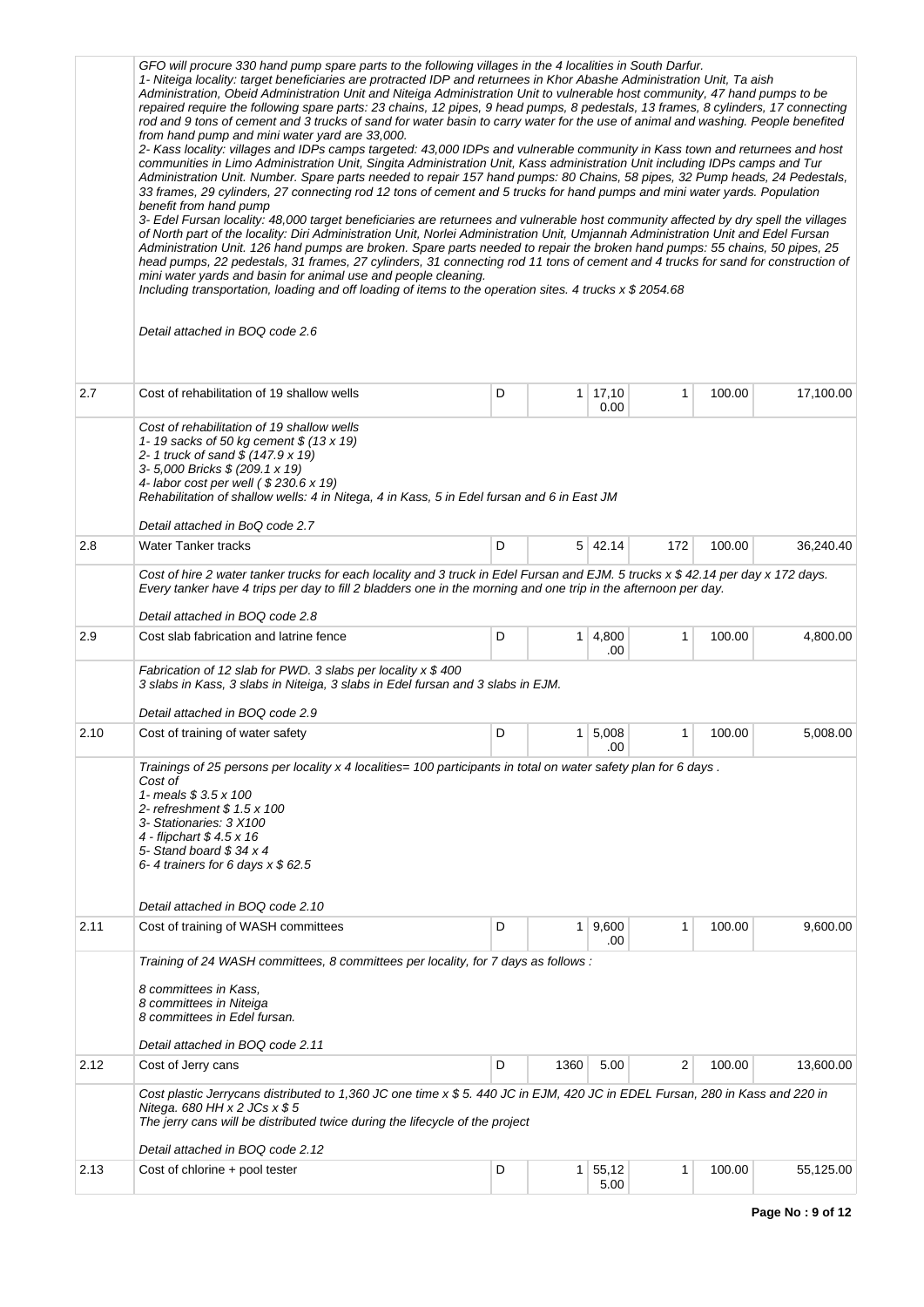|                   | Cost of to types of 80 cartoon chlorine 0.33 for HH x \$ 120 + 240 tins of chlorine 1.67 g x \$ 30 + 30 pool tester x \$ 52.5 for water<br>points. 3 times distribution.                                                                                                                                                                                                                |           |                |                       |              |        |            |
|-------------------|-----------------------------------------------------------------------------------------------------------------------------------------------------------------------------------------------------------------------------------------------------------------------------------------------------------------------------------------------------------------------------------------|-----------|----------------|-----------------------|--------------|--------|------------|
|                   | Detail attached in BOQ code 2.13                                                                                                                                                                                                                                                                                                                                                        |           |                |                       |              |        |            |
|                   | <b>Section Total</b>                                                                                                                                                                                                                                                                                                                                                                    |           |                |                       |              |        | 385,128.29 |
| 3. Equipment      |                                                                                                                                                                                                                                                                                                                                                                                         |           |                |                       |              |        |            |
| 3.1               | Laptop                                                                                                                                                                                                                                                                                                                                                                                  | D         | 1 <sup>1</sup> | 1,500<br>.00.         | $\mathbf{1}$ | 100.00 | 1,500.00   |
|                   | Cost of Toshiba laptop \$1500 to be used for the project documentation and communication and report writings. To will be used<br>by Project manager.                                                                                                                                                                                                                                    |           |                |                       |              |        |            |
| 3.2               | Scanner                                                                                                                                                                                                                                                                                                                                                                                 | D         |                | $1 \mid 1,700$<br>.00 | $\mathbf{1}$ | 100.00 | 1,700.00   |
|                   | 1GFO will procure 1Scanner for the use sending original documents to the project concerns.                                                                                                                                                                                                                                                                                              |           |                |                       |              |        |            |
|                   | <b>Section Total</b>                                                                                                                                                                                                                                                                                                                                                                    |           |                |                       |              |        | 3,200.00   |
|                   | 4. Contractual Services                                                                                                                                                                                                                                                                                                                                                                 |           |                |                       |              |        |            |
| 4.1               | Vehicle rent                                                                                                                                                                                                                                                                                                                                                                            | D         |                | $2 \mid 2,750$<br>.00 | 6            | 100.00 | 33,000.00  |
|                   | GFO will hire 2 vehicle at a cost \$125 per day for 6 month. According to the rate used as of today in our current implementation<br>of projects. 22 days a month. Monthly payment \$5,500<br>One vehicle to transport project staffs to East Jabel Marra and Niteiga localities and one vehicle to transport the project staffs to<br>Kass and Edel Fursan localities during 6 months. |           |                |                       |              |        |            |
|                   | <b>Section Total</b>                                                                                                                                                                                                                                                                                                                                                                    |           |                |                       |              |        | 33,000.00  |
| 5. Travel         |                                                                                                                                                                                                                                                                                                                                                                                         |           |                |                       |              |        |            |
| <b>NA</b>         | <b>NA</b>                                                                                                                                                                                                                                                                                                                                                                               | <b>NA</b> | 0              | 0.00                  | $\mathbf 0$  | 0      | 0.00       |
|                   | <b>NA</b>                                                                                                                                                                                                                                                                                                                                                                               |           |                |                       |              |        |            |
|                   | <b>Section Total</b>                                                                                                                                                                                                                                                                                                                                                                    |           |                |                       |              |        | 0.00       |
|                   | 6. Transfers and Grants to Counterparts                                                                                                                                                                                                                                                                                                                                                 |           |                |                       |              |        |            |
| NA.               | ΝA                                                                                                                                                                                                                                                                                                                                                                                      | NA        | 0              | 0.00                  | 0            | 0      | 0.00       |
|                   | ΝA                                                                                                                                                                                                                                                                                                                                                                                      |           |                |                       |              |        |            |
|                   | <b>Section Total</b>                                                                                                                                                                                                                                                                                                                                                                    |           |                |                       |              |        | 0.00       |
|                   | 7. General Operating and Other Direct Costs                                                                                                                                                                                                                                                                                                                                             |           |                |                       |              |        |            |
| 7.1               | Office rent                                                                                                                                                                                                                                                                                                                                                                             | S         | $\mathbf{1}$   | 1,000<br>.00          | 6            | 50.00  | 3,000.00   |
|                   | Nyala Office, Kass and Edel fursan the project will pay 50% of the offices rental for 6 months as follow:<br>Nyala office \$500, Kass office \$250 and Edel Fursan office \$250                                                                                                                                                                                                         |           |                |                       |              |        |            |
| 7.2               | office utilities                                                                                                                                                                                                                                                                                                                                                                        | S         |                | 1 60.00               | 6            | 100.00 | 360.00     |
|                   | Cost of office utilities: water \$20, electricity \$20, garbage collection \$20                                                                                                                                                                                                                                                                                                         |           |                |                       |              |        |            |
|                   | <b>Section Total</b>                                                                                                                                                                                                                                                                                                                                                                    |           |                |                       |              |        | 3,360.00   |
| <b>SubTotal</b>   |                                                                                                                                                                                                                                                                                                                                                                                         |           | 1,420.00       |                       |              |        | 464,288.29 |
| Direct            |                                                                                                                                                                                                                                                                                                                                                                                         |           |                |                       |              |        | 456,728.29 |
| Support           |                                                                                                                                                                                                                                                                                                                                                                                         |           |                |                       |              |        | 7,560.00   |
| <b>PSC Cost</b>   |                                                                                                                                                                                                                                                                                                                                                                                         |           |                |                       |              |        |            |
|                   | <b>PSC Cost Percent</b>                                                                                                                                                                                                                                                                                                                                                                 |           |                |                       |              |        | 7.00       |
| <b>PSC Amount</b> |                                                                                                                                                                                                                                                                                                                                                                                         |           |                |                       |              |        | 32,500.18  |
| <b>Total Cost</b> |                                                                                                                                                                                                                                                                                                                                                                                         |           |                |                       |              |        | 496,788.47 |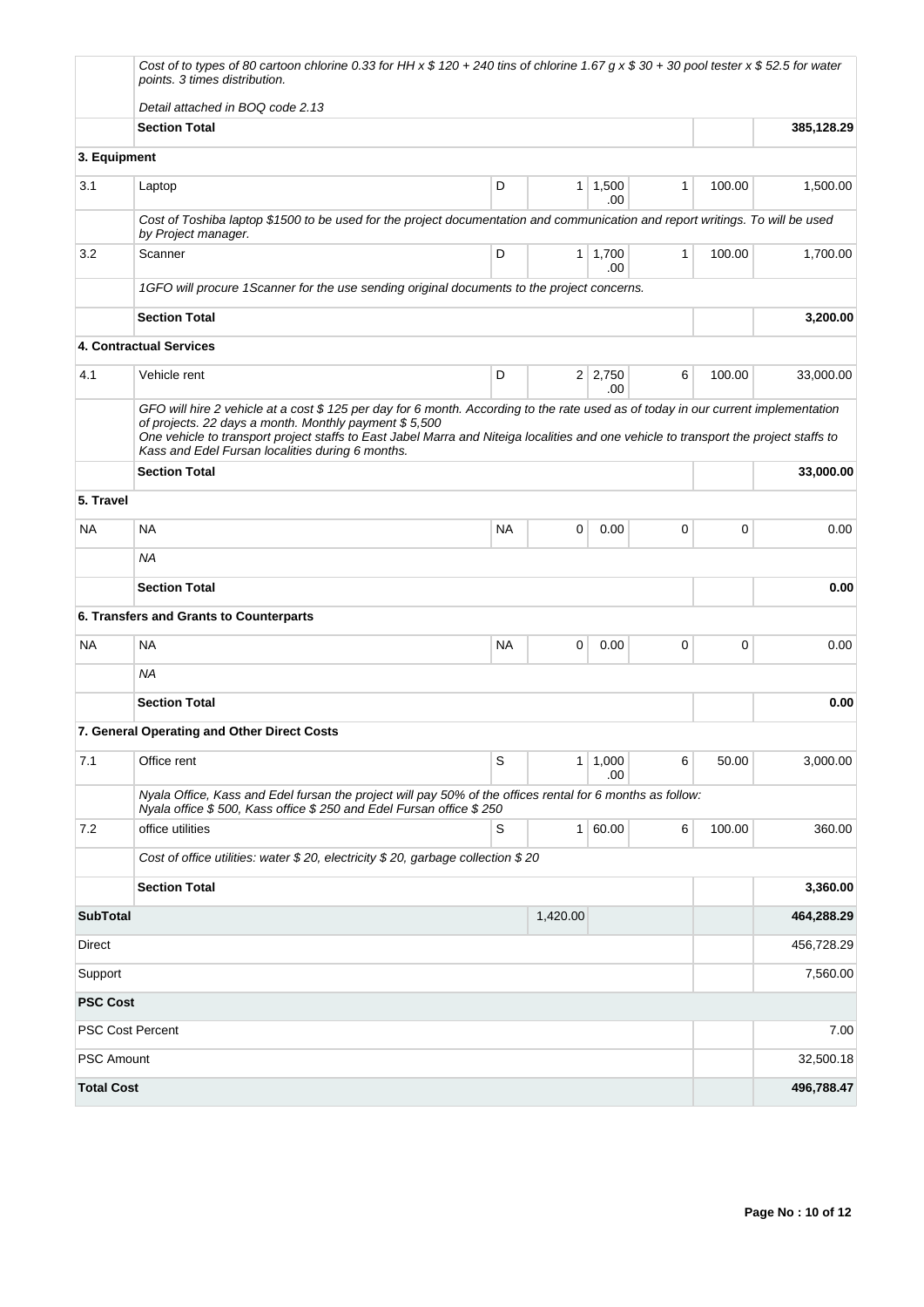| <b>Location</b>                 | <b>Estimated</b><br>percentage<br>of budget<br>for each<br><b>location</b> | <b>Estimated number of beneficiaries</b><br>for each location |          |                |                |               | <b>Activity Name</b>                                                                                                                                                                                                                                                                                                                                                                                                                                                                                                                                                                                                                                                                                                                                                                                                                                                  |  |  |
|---------------------------------|----------------------------------------------------------------------------|---------------------------------------------------------------|----------|----------------|----------------|---------------|-----------------------------------------------------------------------------------------------------------------------------------------------------------------------------------------------------------------------------------------------------------------------------------------------------------------------------------------------------------------------------------------------------------------------------------------------------------------------------------------------------------------------------------------------------------------------------------------------------------------------------------------------------------------------------------------------------------------------------------------------------------------------------------------------------------------------------------------------------------------------|--|--|
|                                 |                                                                            | <b>Men</b>                                                    | Women    | Boys           |                | Girls   Total |                                                                                                                                                                                                                                                                                                                                                                                                                                                                                                                                                                                                                                                                                                                                                                                                                                                                       |  |  |
| South Darfur > East Jebel Marra | 23.00000                                                                   | 0                                                             | 0        | 0              | $\mathbf 0$    |               | WASH: Activity 1.1.3: Installation of 6 water<br>bladders of 20 barrels in<br>WASH: Activity 1.1.4: Rehabilitate 19 shallow<br>wells:4 in Kass, 4 in Nit<br>WASH: Activity 1.2.1: Distribution chlorine of 2<br>types: chlorine 0.33 g<br>WASH: Activity 1.2.2: Distribution of Jerry can to<br>most vulnerable IDPs<br>WASH: Activity 1.2.3: Distribution of hygiene kits<br>to about 2% of most<br>WASH: Activity 1.2.4: Construction of slabs for 12<br>PWD latrines in 4 lo<br>WASH: Activity 1.2.5: Distribution of dignity kits<br>to women and girls i<br>WASH: Activity 2.1.2: Training of CHVs and<br>community faith leaders on                                                                                                                                                                                                                             |  |  |
| South Darfur > Ed El Fursan     | 32.00000                                                                   | $\overline{0}$                                                | $\Omega$ | $\overline{0}$ | $\overline{0}$ |               | WASH: Activity 1.1.1: Rehabilitation of 330 hand<br>pumps: 157 in Kass, 4<br>WASH: Activity 1.1.2: Install 6 mini water yards in<br>2 in Edel Fursan,<br>WASH: Activity 1.1.3: Installation of 6 water<br>bladders of 20 barrels in<br>WASH: Activity 1.1.4: Rehabilitate 19 shallow<br>wells:4 in Kass, 4 in Nit<br>WASH: Activity 1.2.1: Distribution chlorine of 2<br>types: chlorine 0.33 g<br>WASH: Activity 1.2.2: Distribution of Jerry can to<br>most vulnerable IDPs<br>WASH: Activity 1.2.3: Distribution of hygiene kits<br>to about 2% of most<br>WASH: Activity 1.2.4: Construction of slabs for 12<br>PWD latrines in 4 lo<br>WASH: Activity 1.2.5: Distribution of dignity kits<br>to women and girls i<br>WASH: Activity 2.1.1: Conduct training of 24<br>Wash committees<br>WASH: Activity 2.1.2: Training of CHVs and<br>community faith leaders on |  |  |
| South Darfur > Kass             | 25.00000                                                                   | 0                                                             | 0        | 0              | 0              |               | WASH: Activity 1.1.1: Rehabilitation of 330 hand<br>pumps: 157 in Kass, 4<br>WASH: Activity 1.1.2: Install 6 mini water yards in<br>2 in Edel Fursan,<br>WASH: Activity 1.1.4: Rehabilitate 19 shallow<br>wells:4 in Kass, 4 in Nit<br>WASH: Activity 1.2.1: Distribution chlorine of 2<br>types: chlorine 0.33 g<br>WASH: Activity 1.2.2: Distribution of Jerry can to<br>most vulnerable IDPs<br>WASH: Activity 1.2.3: Distribution of hygiene kits<br>to about 2% of most<br>WASH: Activity 1.2.4: Construction of slabs for 12<br>PWD latrines in 4 lo<br>WASH: Activity 1.2.5: Distribution of dignity kits<br>to women and girls i<br>WASH: Activity 2.1.2: Training of CHVs and<br>community faith leaders on                                                                                                                                                  |  |  |